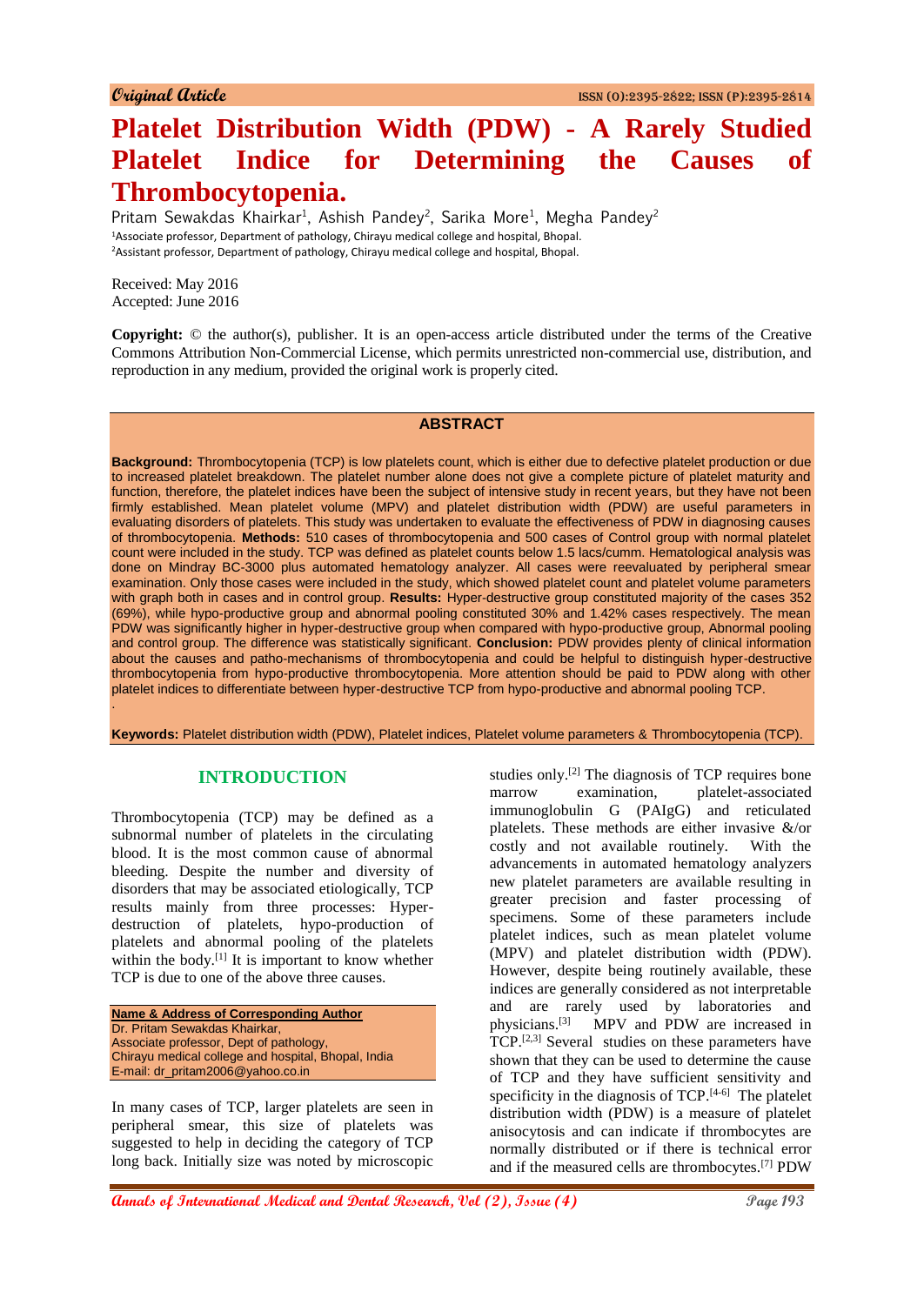expresses the distribution of the size of platelets produced by the megakaryocyte. Most of the clinicians are interested in patients platelet (PLT) count, some give attention to MPV, however PDW is the least looked upon platelet indice. Osselacr JC in his study observed that PDW is certainly an important but forgotten platelet parameter.[8] Thus we have undertaken this study to ascertain the value of this forgotten parameter, PDW in distinguishing various categories of thrombocytopenia.

## **MATERIALS AND METHODS**

The present study was carried out from January to December 2015 in the department of pathology at Chirayu medical college and hospital, Bhopal, India. During this period, 510 cases of thrombocytopenia were studied. Control group included 500 cases with normal platelet count, RBC count and WBC count. Detailed history was obtained regarding age, sex, clinical diagnosis and other hematological parameters from the case records of the patients. Hematological analysis was done on Mindray BC-3000 plus automated hematology analyzer with blood collected in K-EDTA blub within 30 minutes to 5 hours of

collection. Only those cases were included in the study, which showed platelet count and platelet volume parameters with graph both in cases and in control group. Peripheral smear examination was done in each case of TCP and those cases with different results by these methods were excluded from the study. Proportion, mean and standard deviation was calculated. TCP was defined as platelet counts below 1.5 lakhs/ul. Clearance was obtained from institutional ethical committee. Data was analyzed and ANOVA test was applied as a test of significance. P value <0.05 was considered as significant.

#### **RESULTS**

Total 510 cases of TCP were studied for the present study. Out of these 318 (62.35%) were males and 192(37.65%) were females with a male to female ratio of 1.6:1. A slight male preponderance was seen for the whole study and also in all age groups. Age ranged from 4 months to 87 years. Most of the cases of TCP was seen between 11-20 years age group accounting for 92(18.03%) cases. 75 cases (14.70%) were seen in age group of 31-40 years while 13 % cases belonged to age group of 21-30, 41-50, 51-60 & 61-70 years each. [Table 1].

| Table 1: Age and sex distribution. |              |             |                |              |
|------------------------------------|--------------|-------------|----------------|--------------|
| Age                                | No of cases  | Male        | Female         | $\%$         |
| $<$ 1 year                         |              |             | $\mathbf{0}$   | 0.19         |
| $1-10$ year                        | 48           | 35          | 13             | 9.41         |
| $11-20$ year                       | 92           | 63          | 29             | 18.03        |
| $21-30$ year                       | 70           | 48          | 22             | 13.72        |
| 31-40 year                         | 75           | 39          | 36             | 14.70        |
| 41-50 year                         | 70           | 51          | 19             | 13.72        |
| 51-60 year                         | 68           | 37          | 31             | 13.33        |
| $61-70$ year                       | 69           | 31          | 38             | 13.52        |
| $71-80$ year                       | 11           | 9           | 2              | 2.15         |
| 81-90 year                         | 6            | 4           | $\overline{2}$ | 1.17         |
| 91-100 year                        | $\mathbf{0}$ | $\Omega$    | $\mathbf{0}$   | $\mathbf{0}$ |
| <b>TOTAL</b>                       | 510          | 318(62.35%) | 192(37.65%)    | 100          |

All cases were grouped into three groups based on the predominant underlying mechanism of thrombocytopenia. Group A – Hyper-destructive TCP, Group B – Hypo-productive TCP and Group C–Abnormal platelet pooling. Group A constituted majority of the cases 352 (69%). This group was further subdivided into various categories based on the clinical diagnosis [Table 2]. In Group A, bacterial infections accounted for the maximum number of cases i. e. 100 (28.40%). Cardiac cases, Dengue, malaria and renal diseases constituted 25%, 13.06%, 6.8% & 5.3 % respectively. All the

categories in Group A had variable mean PDW with highest mean PDW in pregnancy  $(17.1 \pm 1.1)$ while PDW was lowest in cardiac diseases.  $(15.05\pm0.55)$  [Table 2].

Group B constituted 30% of cases which included anemia 23(6.53%), aplastic anemia 3(0.85%), leukemia 42 (11.93%) and solid malignancy 85 cases (24.14%).In this group also PDW was variable with highest in aplastic anemia  $(13.5\pm0.3)$ followed by anemia  $(12.95\pm0.05)$  and solid malignancies (12.45±0.05). [Table 3].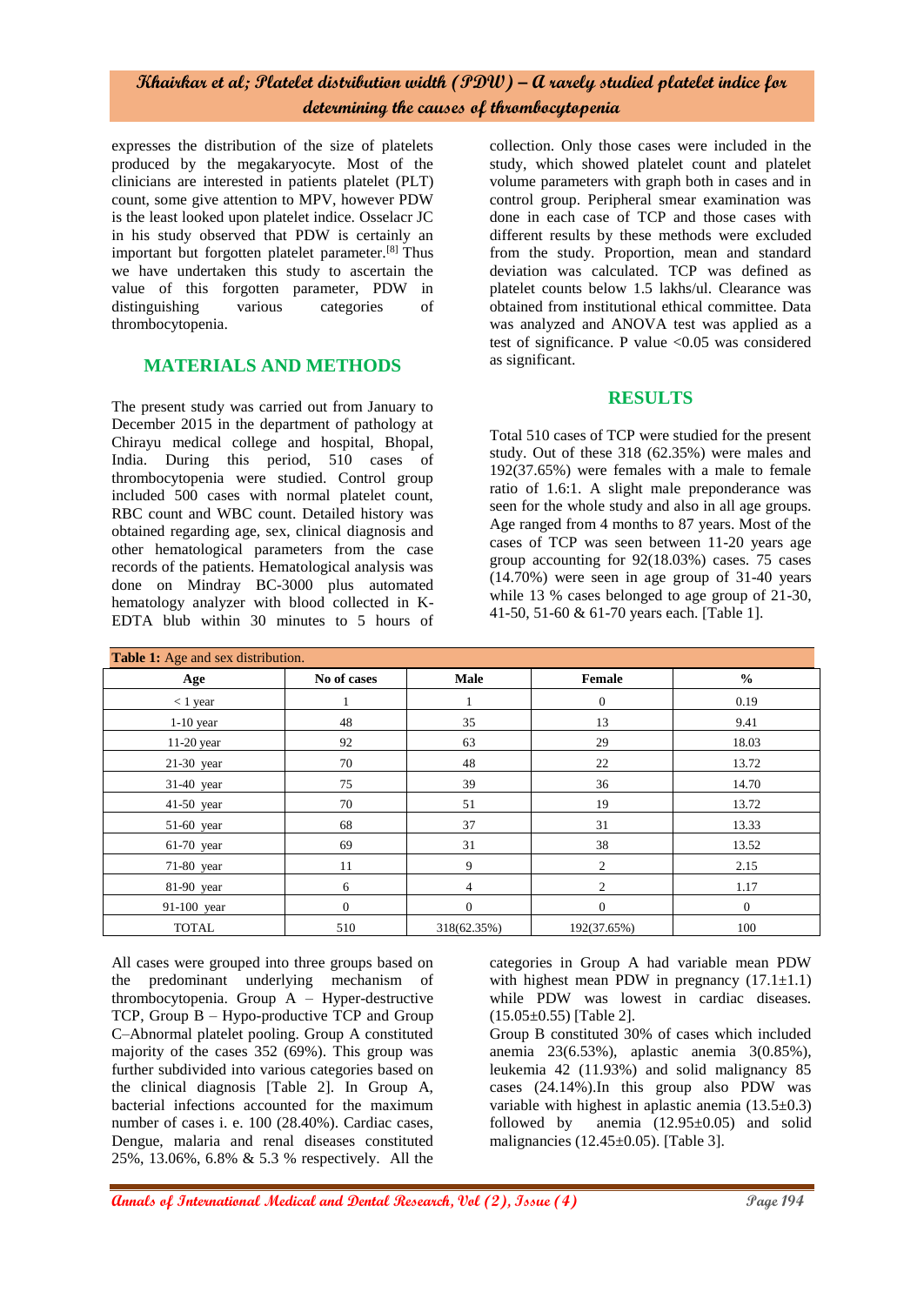Group C included 5 cases (1.42%) with splenomegaly suggesting abnormal pooling. The mean PDW was 12.15±0.25 [Table 4].

Control group included 500 cases of normal platelet counts with  $280 (56%)$  males  $& 220 (44%)$ females. The mean platelet count in control group was  $1.72 \pm 0.12$  lacs/cumm, in Group A it was 0.755±0.05 lacs/cumm , in Group B- 0.585±0.09 lacs/cumm while in Group C it was  $0.55\pm0.1$ lacs/cumm [Table 3 & 4].

[Table 2, 3 & 4] shows the mean PDW for the 3 groups A, B & C. In the control group the PDW was  $13.1\pm0.17$  while in hyper-destruction group (group A) it was  $16.07 \pm 0.17$ , in hypo-production group (group B)  $12.6 \pm 0.73$  and in Abnormal pooling group (Group C) it was  $12.15\pm0.25$ . Thus, it can be seen that Group A shows higher value of PDW than group B and group C.

| Table 2: GROUP A= Hyper-destruction of platelets (n=352) (69%) |                |               |                             |                                |                                    |
|----------------------------------------------------------------|----------------|---------------|-----------------------------|--------------------------------|------------------------------------|
| <b>Categories</b>                                              | <b>Cases</b>   | $\frac{6}{9}$ | Mean plt count<br>lacs/cumm | Mean MPV (fl.<br>$mean \pm SD$ | <b>Mean PDW</b><br>$(Mean \pm SD)$ |
| <b>Bacterial</b> infections                                    | 100            | 28.40909      | 0.705                       | $10.35 \pm 2.15$               | $15.3 \pm 1.5$                     |
| Cardiac diseases                                               | 88             | 25            | 0.895                       | $10.45 + 0.1$                  | $15.05 \pm 0.55$                   |
| Dengue                                                         | 46             | 13.06818      | 0.25                        | $10.90 \pm 0.4$                | $17 \pm 0.1$                       |
| Malaria                                                        | 24             | 6.818182      | 0.77                        | $10.15 + 0.65$                 | $15.55+0.05$                       |
| Renal diseases                                                 | 19             | 5.397727      | 1.15                        | $10.75 \pm 0.55$               | $15.7 \pm 0.3$                     |
| <b>Burns</b>                                                   | 14             | 3.977273      | 0.615                       | $10.16 \pm 0.2$                | $16.5 \pm 0.6$                     |
| Liver diseases                                                 | 8              | 2.272727      | 0.555                       | $10.35 \pm 0.55$               | $16.15 \pm 0.05$                   |
| Sepsis                                                         | $\mathcal{I}$  | 1.988636      | 0.68                        | $10.35 \pm 0.85$               | $16.05 \pm 0.25$                   |
| Viral infections                                               | 7              | 1.988636      | 0.87                        | $10.05 \pm 0.15$               | $16.15 \pm 0.15$                   |
| Pregnancy                                                      | 5              | 1.420455      | 0.725                       | $9.7 \pm 0$                    | $17.1 \pm 1.1$                     |
| Snake bite                                                     | 3              | 0.852273      | 0.66                        | $10.55 \pm 0.44$               | $16.5 \pm 0.2$                     |
| <b>ITP</b>                                                     | $\overline{c}$ | 0.568182      | 0.26                        | $11.9 \pm 0.4$                 | $15.9 \pm 0.1$                     |
| Blood transfusion                                              | $\overline{c}$ | 0.568182      | 0.81                        | $10.25 \pm 0.05$               | $16.4 \pm 0$                       |
| Miscellaneous                                                  | 27             | 7.670455      | 0.805                       | $10.55 \pm 0.75$               | $15.65 \pm 0.25$                   |
| $Mean \pm SD$                                                  |                |               | $0.755 \pm 0.05$            | $10.46 \pm 0.15$               | $16.07 \pm 0.17$                   |

| <b>Table 3:</b> GROUP $B = Hypo$ -production of platelets $(n=153)$ (30%) |       |               |                             |                        |                    |
|---------------------------------------------------------------------------|-------|---------------|-----------------------------|------------------------|--------------------|
| <b>Categories</b>                                                         | Cases | $\frac{0}{0}$ | Mean plt count<br>lacs/cumm | Mean MPV (fl, mean±SD) | Mean PDW (Mean±SD) |
| Anemia                                                                    | 23    | 6.53          | 0.495                       | $7.9 + 0.2$            | $12.95 \pm 0.05$   |
| Aplastic anemia                                                           |       | 0.85          | 0.135                       | $10.45 \pm 0.95$       | $13.5 \pm 0.3$     |
| leukemia                                                                  | 42    | 11.93         | 0.57                        | $12{\pm}0.8$           | $11.5 \pm 0.8$     |
| Solid malignancy                                                          | 85    | 24.14         | 0.675                       | $9.5 \pm 1.1$          | $12.45 \pm 0.05$   |
| <b>TOTAL</b>                                                              | 153   |               |                             |                        |                    |
|                                                                           |       | $Mean \pm SD$ | $0.585 \pm 0.09$            | $8.7 \pm 0.8$          | $12.6 \pm 0.73$    |

| <b>Table 4:</b> GROUP C = Abnormal pooling $(n=5)(1\%)$ |       |               |                             |                                |                    |
|---------------------------------------------------------|-------|---------------|-----------------------------|--------------------------------|--------------------|
| Category                                                | Cases | $\frac{6}{9}$ | Mean plt count<br>lacs/cumm | Mean MPV (fl,<br>$mean \pm SD$ | Mean PDW (Mean±SD) |
| Spleenic pooling                                        |       | .42           | 0.55                        | $8.15 + 0.35$                  | $12.15 + 0.25$     |

To know the statistical significance, Z Test was applied among three groups and with control group. In all groups the values were highly significant (P<0.0001) when compared with control group and also among the three groups [Table 5]. There was no significant variation among the mean platelet counts of all the three groups.

| <b>Table 5:</b> Statistical significance (PDW) |                            |  |  |  |
|------------------------------------------------|----------------------------|--|--|--|
| Group A Vs Control                             | $Z = 277.60$<br>(p<0.0001) |  |  |  |
| Group B Vs Control                             | $Z = 44.51$ (p<0.0001)     |  |  |  |
| Group C Vs Control                             | $Z = 70.48$ (p<0.0001)     |  |  |  |
| Group B Vs Group A                             | $Z = 177.04$ (p< 0.0001)   |  |  |  |
| Group C Vs Group A                             | $Z = 292.82$ (p< 0.0001)   |  |  |  |
| Group B Vs group C                             | $Z = 99.00$ (P< 0.0001)    |  |  |  |
| $(P<0.0001$ is extremely significant)          |                            |  |  |  |

## **DISCUSSION**

Thrombocytopenia (TCP) can be due to hyperdestruction of platelets, hypo-production of platelets or abnormal spleenic pooling. Platelet destruction may result from both intracorpuscular defects and extracorpuscular abnormalities. One of the major causes of increased destruction is by immunological mechanism in which antibodies against platelets cause their premature destruction.<sup>[1, 9]</sup> The platelet number alone does not give a complete picture of platelet maturity and function, therefore, the platelet indices have been the subject of intensive study in recent years, but they have not been firmly established. Of all the platelet indices, MPV has been extensively studied but PDW has been neglected. PDW represents the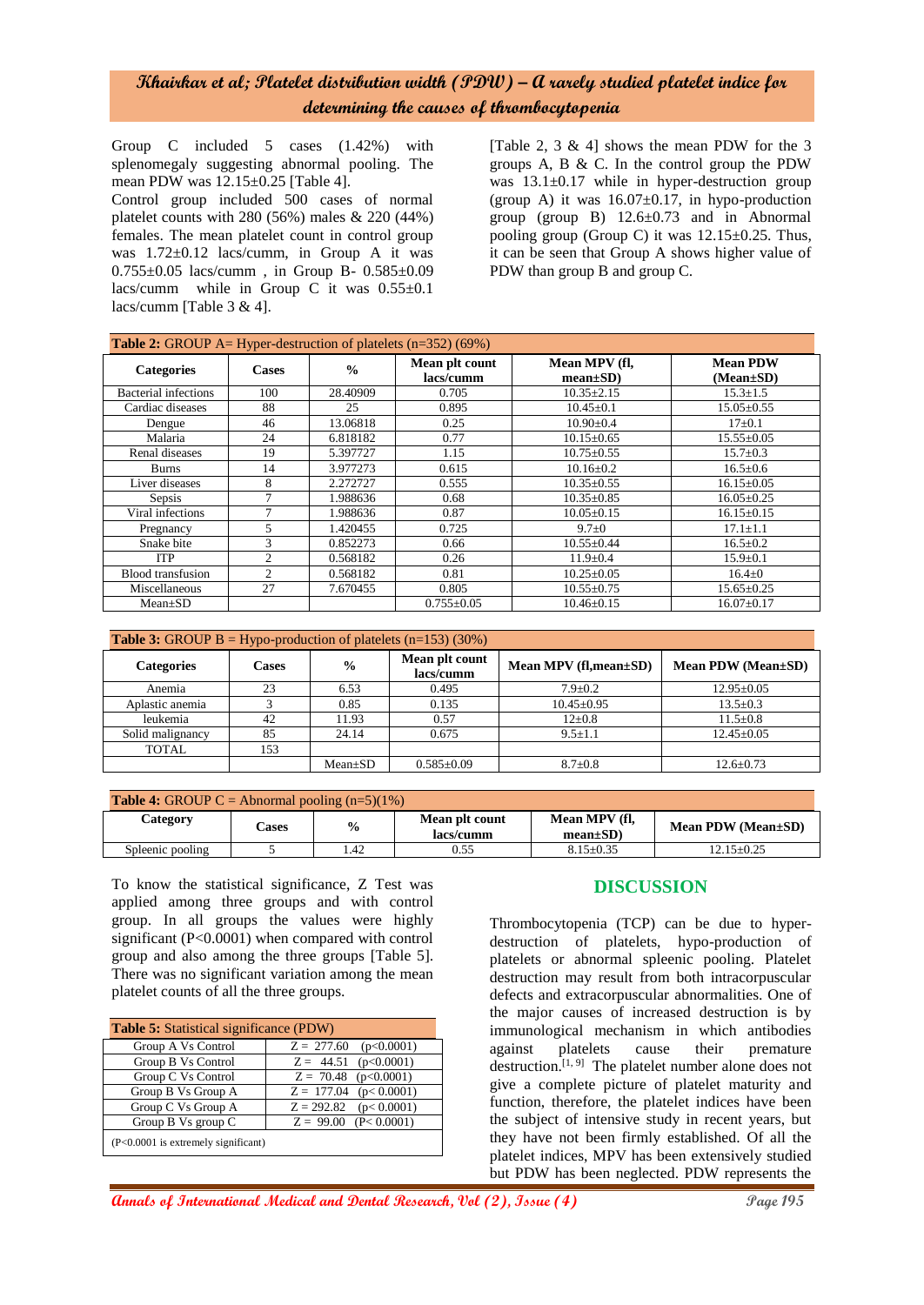heterogeneity of platelets. Increased PDW is an indication of anisocytosis of platelets. Recently PDW has been receiving attention due to its usefulness for distinguishing hyper-destructive and hypo-productive groups of  $TCP.^{[4,7,9,10]}$ 

In our study bacterial infections constituted the majority of cases for TCP (28.40%) followed by cardiac diseases (25%) and solid malignancies (24.14%). While Alam M et al found malaria (43.2%) and other infections as major causes of TCP, <sup>11</sup> Ross C et al found anemia (38.2%) as the major cause of TCP followed by ITP  $(10.9\%)$ .<sup>[12]</sup> Solid malignancy and leukemia constituted a higher percentage of cases in our study when compared with other studies.<sup>[4,13]</sup> This difference is due to the fact that this hospital caters more to oncology patients.

The present study revealed that mean PDW was significantly higher in hyper-destructive group (Group A) as compared to Hypo-productive group (Group B), abnormal pooling (Group C) and control group. Various other authors like Kaito et al,<sup>[10]</sup> Ntaios et al<sup>[14]</sup> Khaleel et al<sup>[15]</sup> and shah et al  $^{[13]}$  also reported that PDW was higher in ITP patients when compared with Hypo-productive thrombocytopenic patients, which reflected an increase in the production rate of platelets. The high PDW in platelet destruction could be explained by the fact that newly produced platelets are larger than circulating platelets, which tend to decrease in size with age in the circulation similar to reticulocytes with increased mean volume. As a result, in patients with thrombocytopenia secondary to peripheral destruction the PDW is increased, reflecting active bone marrow compensation with release of young platelets.[7]

Some studies suggest that it is not always possible to record platelet indices in severe TCP and in the presence of red cell fragmentation, a platelet histogram cannot be adequately drawn, and the indices cannot be recorded.<sup>[4,7,10]</sup> Babu E and Basu D also mentioned the difficulties in getting these parameters and discarded those cases lacking these parameters.<sup>[16]</sup> We avoided this problem by discarding cases without indices and histogram and selected only those cases which had platelet indices and provided a histogram. In control group all cases had showed values and histogram. Nelson et al in their study mentioned that patients with thrombocytopenia due to loss or destruction of platelets have larger platelets, whether the loss is due to infection, hemorrhage, or immune destruction. When thrombocytopenia was due to lack of production, the platelet volume was similar to that seen in patients with normal blood cell counts.[17] In our study the mean PDW in hyperdestructive group was significantly higher than in hypo-productive group and abnormal pooling

group. The differences between these values were highly significant statistically. [Table 5] Borkataky et al also noticed high mean PDW values except for non-megaloblastic subgroup of impaired production.<sup>[18]</sup> Similar results were obtained by Islam S et al  $^{[19]}$  and Aponte-Barrios NH et al.<sup>[20]</sup> Though the present study included all age groups, study by Aponte-Barrios NH et al in pediatric age group found that PDW can distinguish between thrombocytopenia due to an increase in the destruction of platelet and thrombocytopenia due to a reduction in platelet production.<sup>[20]</sup>

## **CONCLUSION**

Although platelet parameters such as MPV and PDW have been available now for quite a time, their clinical usefulness hitherto was not obvious, especially as they may be influenced by the delay between blood collection and analysis. Furthermore, PDW is calculated differently on various instruments. Although bone marrow examination remains the gold standard for TCP, MPV and PDW are definitely useful and reliable tests to differentiate between hyper-destructive TCP from hypo-productive and abnormal pooling TCP. The results of our study for differentiating cause of TCP are statically significant. More attention should be paid to these indices for causes of TCP. PDW should be combined with other platelet indices for more accurate results and further studies with combining these indices will definitely provide promising results.

## **REFERENCES**

- 1. Lee GR, Foerster J, Lukens J et al: Wintrobes clinical hematology, in Diagnostic approach to the bleeding disorders, 12th ed. Lippincott Williams and Wilkins: 2009; pg 1277-91.
- 2. Zeigler Z, Murphy S and Gardner FH. Microscopic platelet size and morphology in various hematologic disorders. Blood. 1978; 51(3): 479-486.
- 3. Farias MG, Schunck EG, Bo SD and De Castro SM. Definition of reference ranges for the platelet distribution width (PDW): a local need. Clin Chem Lab Med. 2010; 48(2): 255–257.
- 4. Reddy RS, Khan MI & Phansalkar MD. Platelet distribution width (PDW) in thrombocytopenia. Indian medical gazette-May 2015; 169-173.
- 5. Vagdatli E, Gounari E, Lazaridou E, Katsibourlia E, Tsikopoulou F and Labrianou I. Platelet distribution width: a simple, practical and specific marker of activation of coagulation. Hippokratica. 2010;14(1): 28-32.
- 6. Bashir AB, Saeed OK, Mohammed BA, and Ageep AK. Role of platelet indices in patients with dengue infection in red sea state, Sudan. International journal of science and research. 2015; 4(1):1573-1576.
- 7. Khaleel KJ, Ahmed AA, Alwash A & Anwar A. Platelet indices and their relations to platelet count in hypo-